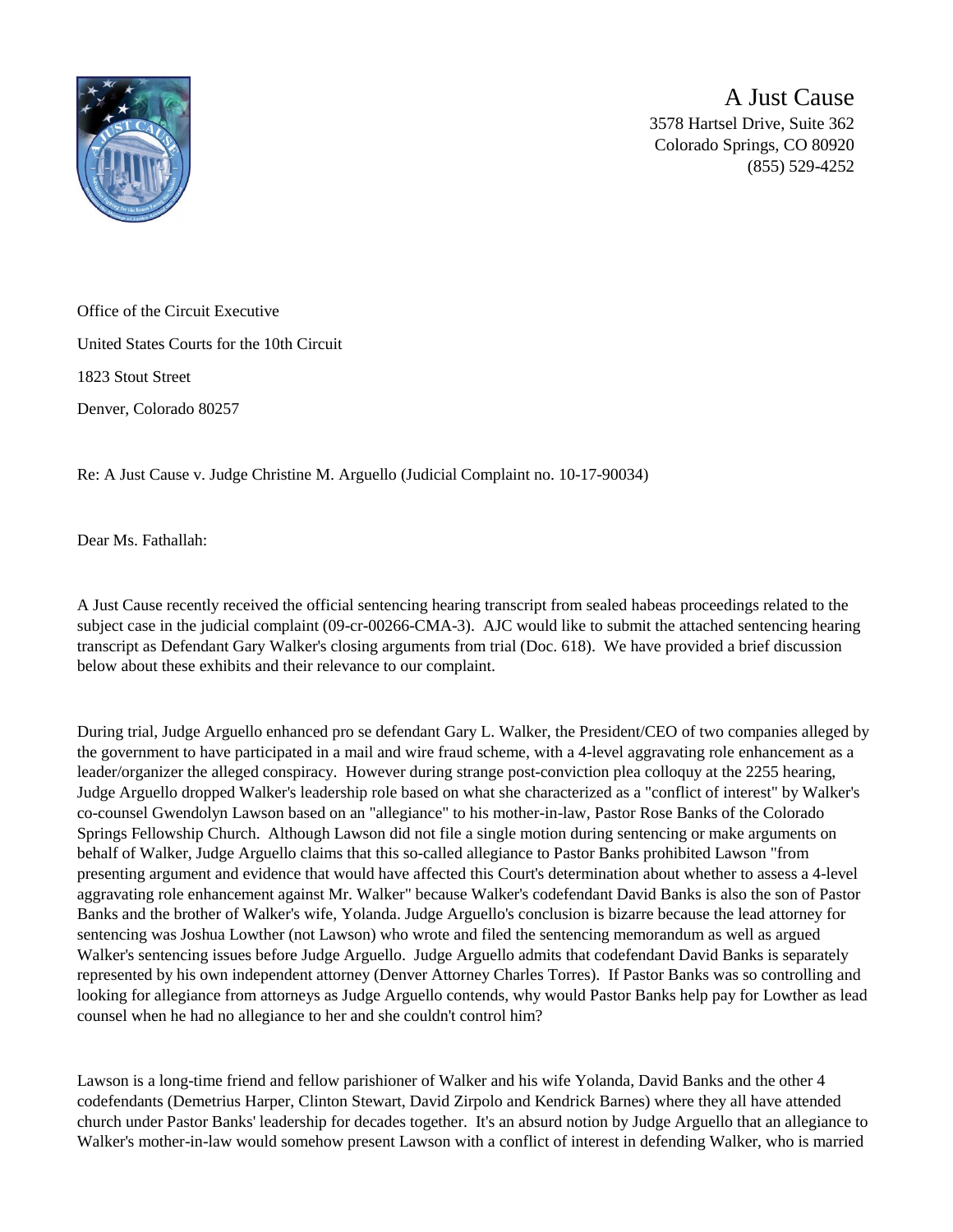to Pastor Banks' oldest daughter. If anything, an allegiance to Pastor Banks would make Lawson more committed to defending Walker, as she did when filing a brief with the U.S. Supreme Court, which was actually docketed by the high court.

There is not a single fact or shred of evidence from trial or sentencing or any arguable legal basis whatsoever to support Judge Arguello's conclusions about Lawson's conflict of interest or dropping of Walker's leadership role. To say Judge Arguello's conclusions are wholly unsupported by the record and are nothing more then wild, baseless conjecture would be an understatement.

Given that Walker never expressed to Lawson, Lowther, the government or the district court before or after trial about being under duress from being psychologically controlled by Pastor Banks during the commission of the alleged crime or the firing of his attorney trial, how could Judge Arguello say Lawson had a conflict of interest based on her allegiance to Pastor Banks. Furthermore, Lawson or any attorney would be irresponsible to pursue Walker's new post-conviction claims of religious duress during sentencing when such claims are completely unsupported by 10th Circuit law and other circuits as discussed in the judicial complaint. Judge Arguello's claims at Walker's resentencing hearing that she reviewed evidence from trial transcripts to support her conclusion that Walker was under religious duress of Pastor Banks cannot be considered a truthful statement.

In Walker's closing arguments at trial (Doc. 618, D.C. no. 09-cr-00266-CMA) he confidently affirms that he is indeed the leader of IRP and Leading Team, and in great detail, forcefully refutes the government's allegations and defends he and his codefendants business activities. Walker actually used the possessive term "we" 38 times to describe the actions of him and his codefendants. Here is an excerpt from Walker's closing argument:

"By now you know that I am Gary Walker. I am the person that Ms. Hazra just spoke about as the head of all of this. And you saw evidence throughout the case that I am the President of IRP Solutions and the President of Leading Team, Inc...You saw instances where I sent emails, where I say I was the president. Absolutely true, President of IRP Solutions...We were friends working together, coming together to work long and hard to achieve a goal...You just heard accusations of false assurances...What the government asserts as false assurances, we assert as belief in your company. Belief in your product which was affirmed by statements from many people outside of our companies...You saw evidence of skin in the game by myself and my codefendants in the form of personal guarantees and promissory notes."

Walker's statements in closing arguments were not new. He made them in 4 online videos long before trial where he and his codefendants defended their innocence and legitimate business activities. (See online at https://vimeo.com/11935525 http://bit.ly/2sdCTVA - http://2ubWLKc - http://bit.ly/2szeGIH)

Judge Arguello obviously forgot to consider Walker's own words during closing arguments and instead based her decision to vacate Walker's sentence on personal family letters from his wife Yolanda and his mother-in-law that she found distasteful. Understandably, Yolanda and her mother, terribly upset by Walker's new claims after 9 years that he was not the President, that Pastor Banks was running the company, Yolanda was keeping the books, and that he was under the psychological control and duress of his mother-in-law, would naturally prompt a sharp response of displeasure from them against Walker. The resentencing hearing records shows Judge Arguello actually taking issue with Pastor Banks calling Walker, the "king of traitors," resulting in Arguello publically attacking Pastor Banks' Christianity. These personal letters from Walker's wife and his mother-in-law, and Judge Arguello's hostility and religious animus towards Pastor Banks had no place in Walker's habeas proceeding or in the consideration of vacating Walker's sentence.